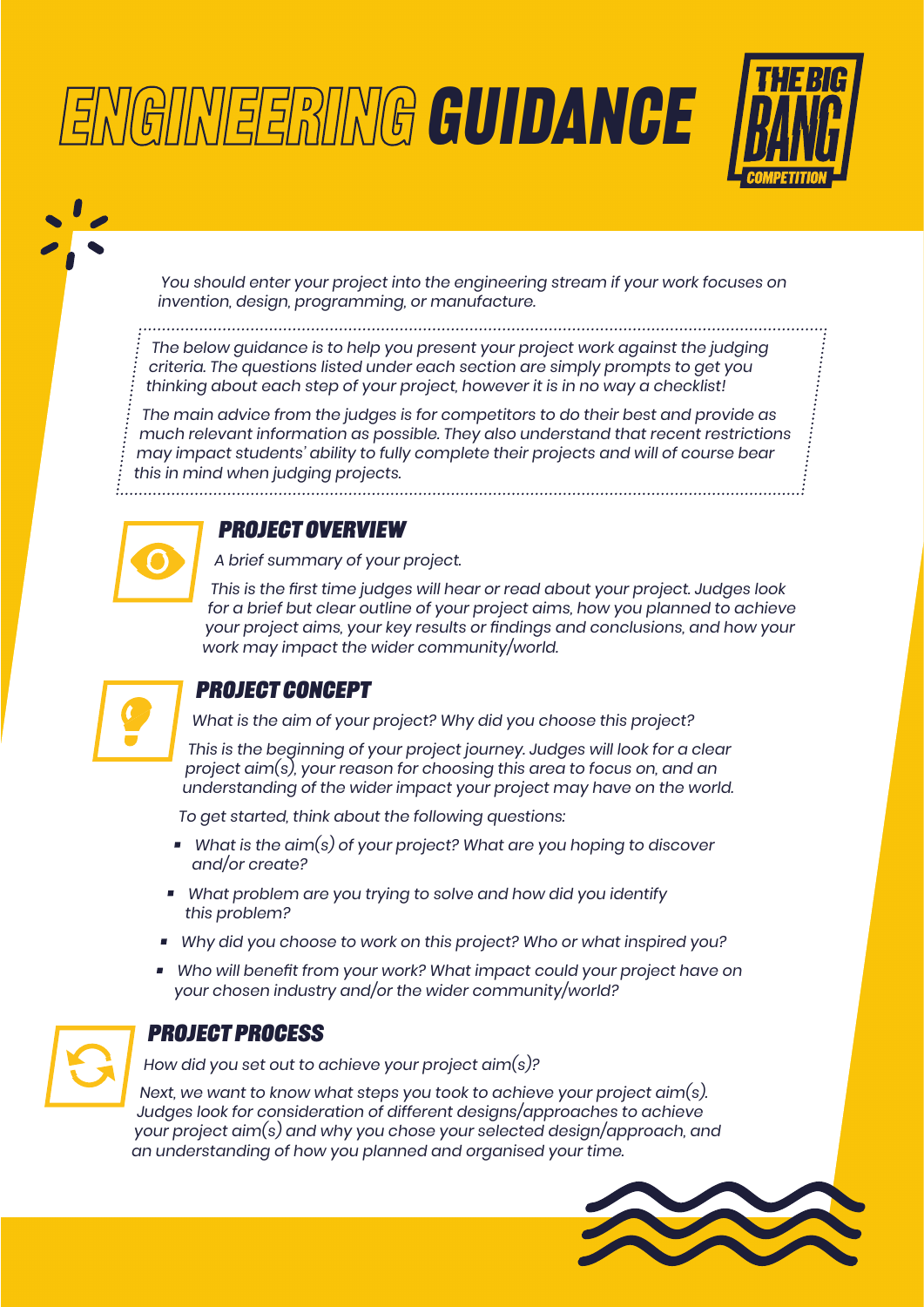

#### **To get started, think about the following questions:**

- Have you done any background research? If so, what did you learn, and how did this help you understand the topic your project focuses on? Do you know if anyone else tried to solve the same problem/issue your project focuses on? How are you going to do it differently, or how does your project build on their work?
- Who is your target audience? How did you identify this audience and how did this impact planning your design?
- What different designs or approaches could you use to achieve your project aim(s)?
- What are the benefits and negatives of the design or approach you chose?
- How did you plan to carry out your work? How did this plan factor in available resources/constraints?
- How did you plan your time and organise your work? Did your tasks have a logical order? Did you have to work towards a deadline?
- If working as a team, how did you delegate tasks amongst yourselves? Who was responsible for what?



## **Project outcomes**

#### What did you find out?

It's time to tell us what you achieved. Judges will be looking for clear communication of results, an understanding of how your results support or challenge your project aim(s), the conclusions and how your findings impact the wider community/world.

To get started, think about the following questions:

(if you were able to complete your project build, please look at this section):

- **What was your project outcome?**
- Discuss your outcome, tell us what you found out, did the design work as expected?
- Did you experience any challenges during the implementation?
- Did you have to modify your project plan during the process?
- How did you test or verify your project outcome?
- How well does your project outcome solve the problem you set to tackle? If less well than intended, what could you have done differently?
- Based on your testing, what impact would your project have on your chosen industry or/and wider community/world?

(if you were unable to carry out your project as planned, please look at this section):

- Did you manage to do any small-scale prototyping or testing? What did this show?
- If you had been able to complete your project, what would you have expected to see? Why would you have expected to see these results?
- What difficulties might you have expected during the project process, and how would you have overcome these?
- How would you have tested and evaluated your outcome?
- What impact would your project have on your chosen industry or/and wider community/world?